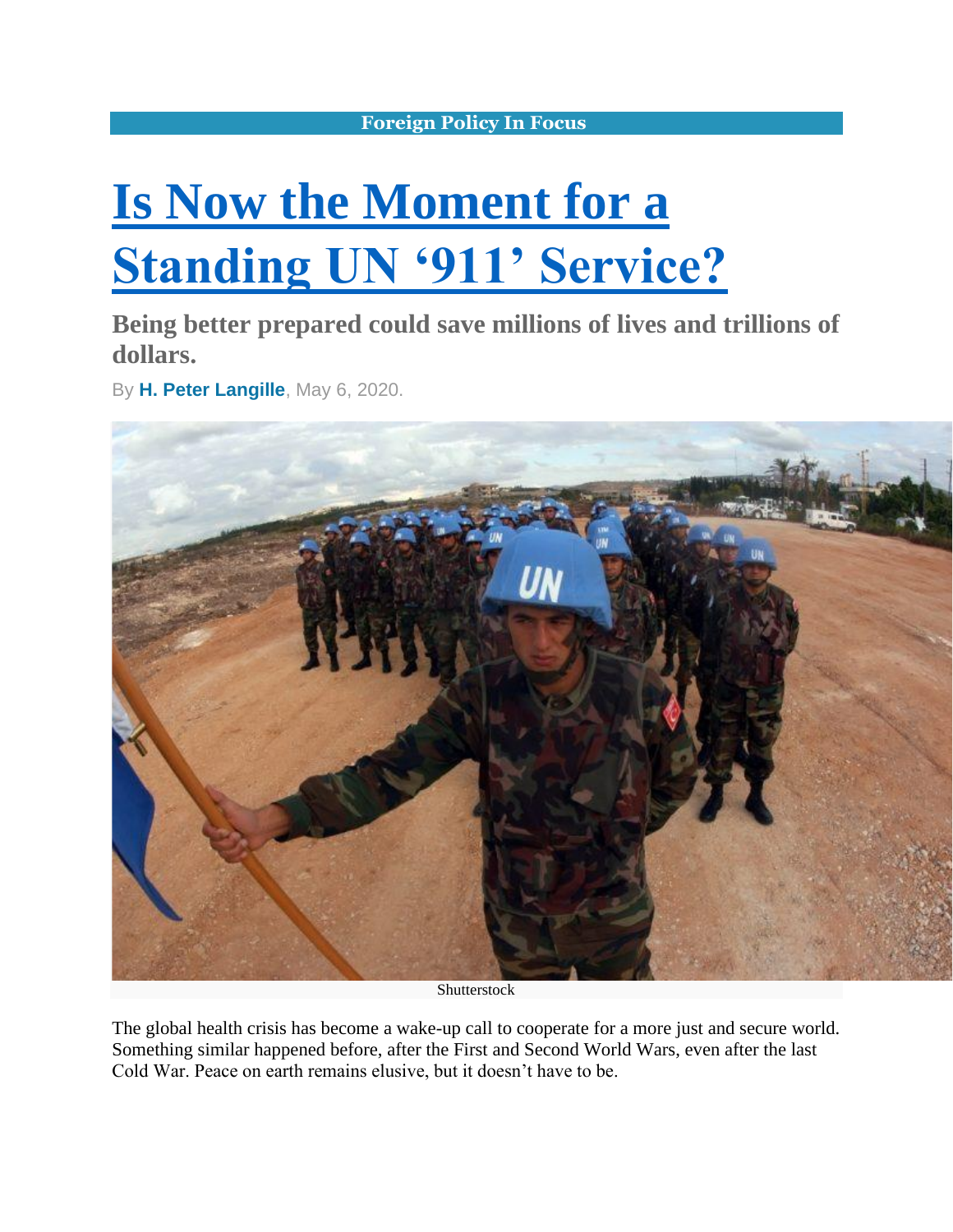Our current pause from the daily race has provided time for reflection on our shared global challenges. A wired world with multiple crises appears to be prompting a wider sense of social conscience — a one-world perspective. Many are beginning to grasp that we're all in this together, mutually vulnerable, and interdependent on interconnected global systems.

High school students have helped us understand that climate change has become a [threat](https://www.cbc.ca/radio/day6/episode-411-what-happened-to-jamal-khashoggi-weed-hypocrisy-climate-and-conflict-misused-words-and-more-1.4858795/how-climate-change-is-fueling-conflict-around-the-world-1.4858826)  [multiplier](https://www.cbc.ca/radio/day6/episode-411-what-happened-to-jamal-khashoggi-weed-hypocrisy-climate-and-conflict-misused-words-and-more-1.4858795/how-climate-change-is-fueling-conflict-around-the-world-1.4858826) along with nuclear weapons, which continue to offer the constant threat of mutually assured destruction, a system aptly known as MAD.

Meanwhile, millions of people are caught in unsustainable conditions, with 72 million forcibly displaced by violence and persecution, and an [estimated](https://www.unocha.org/sites/unocha/files/GHO-2020_v8.7%2006122019%202pm.pdf) 168 million needing humanitarian assistance and protection in 2020. With marginalization and vast inequality on the rise, it's far tougher to blame the victims of conflict and climate change.

Governments may turn to the United Nations to coordinate a response, while their officials quietly deny the organization sufficient resources and support. To the UN's credit, it works nonstop worldwide on all these big challenges, with an annual regular budget (\$3 billion) that's considerably less than the New York City police department (\$5.6 billion).

UN peace operations — a primary response to violent conflict and vulnerable civilians — now cut to \$6.5 billion, often attract unfair criticism. Despite a few tragic failures, the UN still has a success rate of over 90 percent in 71 operations since 1956. No national military can claim a similar record. That UN peacekeeping saved millions of lives, billions of dollars and stemmed wider wars is no small feat.

On the less positive side, UN peace operations continue to be plagued by insufficient funding and national contributions of personnel and equipment. America isn't short on either, but there hasn't been sufficient political will in official Washington to offer more. So far, saying "no" and "do more with less" has been easy for politicians and relatively popular.

Three years back, the president of the UN General Assembly conceded the obvious: 70 years after its founding, the organization is [still not equipped](https://www.un.org/pga/70/2016/05/10/press-release-un-must-become-more-relevant-more-credible-more-legitimate-and-more-capable-un-president-tells-high-level-thematic-debate-on-peace-and-security/) to meet its primary objective: to save succeeding generations from the scourge of war. Equally problematic, the UN's member states now confront an urgent dilemma which demands a new approach.

UN peacekeeping has been relegated to post-conflict stabilization after wars wind down. [Deploying a UN operation](https://www.ipinst.org/wp-content/uploads/publications/ipi_e_pub_improving_un_rapid_deployment.pdf) may take 6 to 12 months or more, often resulting in too little, too late. In the absence of a rapid and reliable UN capacity to prevent and protect, violent conflicts tend to escalate and spread, incurring vast human suffering and destruction. Then they require larger, longer UN operations at far higher costs. With this approach, problems will escalate.

Of course, Americans know that millions are far more vulnerable, but they're often seen as far away, beyond anyone's capacity to help. Here, when an emergency arises, it's easy to dial 911 then expect a rapid, reliable response from legitimate, well-prepared services. But millions are not so fortunate.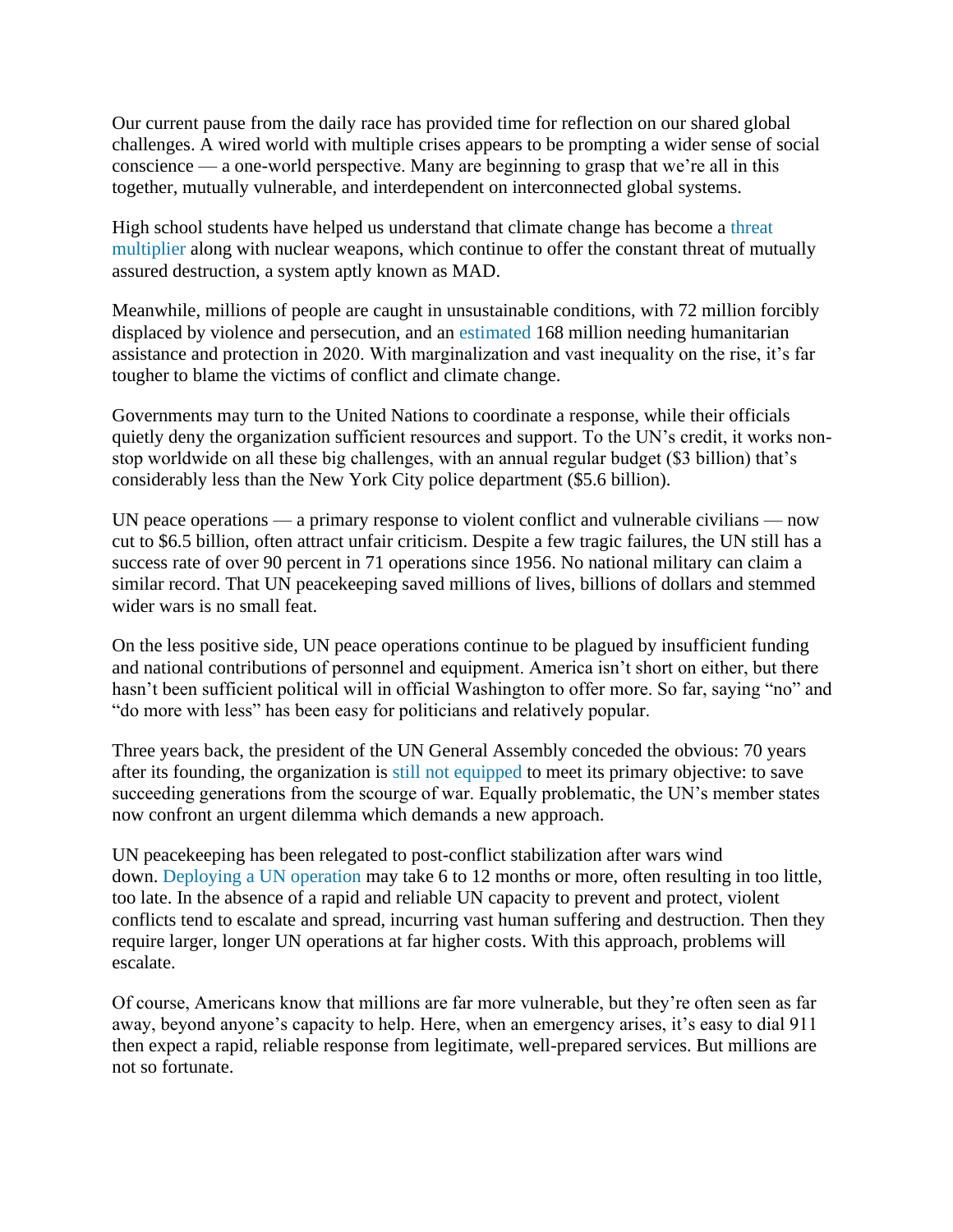So, if a 911 emergency service works here, why not elsewhere? Is there a decent excuse for not providing similar services to others? No, not in an increasingly interdependent world where we must learn to cooperate or risk extinction.

And, not if being better prepared could help to save millions of lives and trillions of dollars.

## **A UN 911**

What might work? A Canadian proposal for a [United Nations Emergency Peace](https://www.opendemocracy.net/en/united-nations-emergency-peace-service-one-step-toward-operational-prevention-and-p/)  [Service](https://www.opendemocracy.net/en/united-nations-emergency-peace-service-one-step-toward-operational-prevention-and-p/) (UNEPS) could provide help fast. The idea stemmed from an [official study](https://f27.ba6.myftpupload.com/wp-content/uploads/2019/11/RR_eng.pdf) conducted in cooperation with the UN, followed by a multinational initiative of 28 member states in the aftermath of the Rwandan genocide.

With this one development — effectively a "UN 911" first responder for complex emergencies — the UN would finally have a rapid, reliable capacity to help fulfil four of its tougher assigned tasks. A UNEPS is designed to help prevent armed conflict and mass atrocity crimes, to protect civilians at extreme risk, to ensure prompt start-up of demanding peace operations, and to address human needs where others either can't or won't.

Arguably, its most distinctive feature is that it would be a "standing" (i.e., permanent) service, prepared and ready to serve in diverse operations, immediately available upon authorization of the UN Security Council.

A [UN Emergency Peace Service](https://tosavetheworld.ca/04-uneps/) would complement existing UN arrangements, with a lead formation for the crucial first six months of an emergency. It corresponds to contemporary and future requirements in that it would be multidimensional (composed of civilian, police, and military elements) and multifunctional (for security, environmental, health, and humanitarian emergencies), as well as gender-equitable.

With its modular design, deployments can be tailored to the mission-specific requirements of various emergencies. Included, among others, are medical teams and a mobile hospital; disaster assistance and environmental crisis response teams; peace builders, mediators and conflict resolution teams; formed police units to restore law and order, as well as two credible military brigade groups to provide security and protection.

Dedicated individuals would be recruited by the UN from those volunteering to serve. They would be screened and selected on the basis of merit, skill, and commitment, then trained and hired on a basis similar to UN civil servants, and co-located at a designated UN base.

Such a service would encourage higher standards system-wide. It would also help to offset the political pressure many governments face when confronted with awkward decisions about whether to deploy their people into potentially high-risk operations at the outset.

A UNEPS might be very useful to a [non-violent civilian peace force.](https://www.nonviolentpeaceforce.org/unarmed-civilian-protection?gclid=Cj0KCQjwsYb0BRCOARIsAHbLPhGJbnbh693bICiDtaRwSA-72tGkFVs91R5_xY4_AjSn9P3QxOgWjawaAmt9EALw_wcB) Like peacebuilding, these are options that work better together, within a coherent sequence of responses to complex emergencies.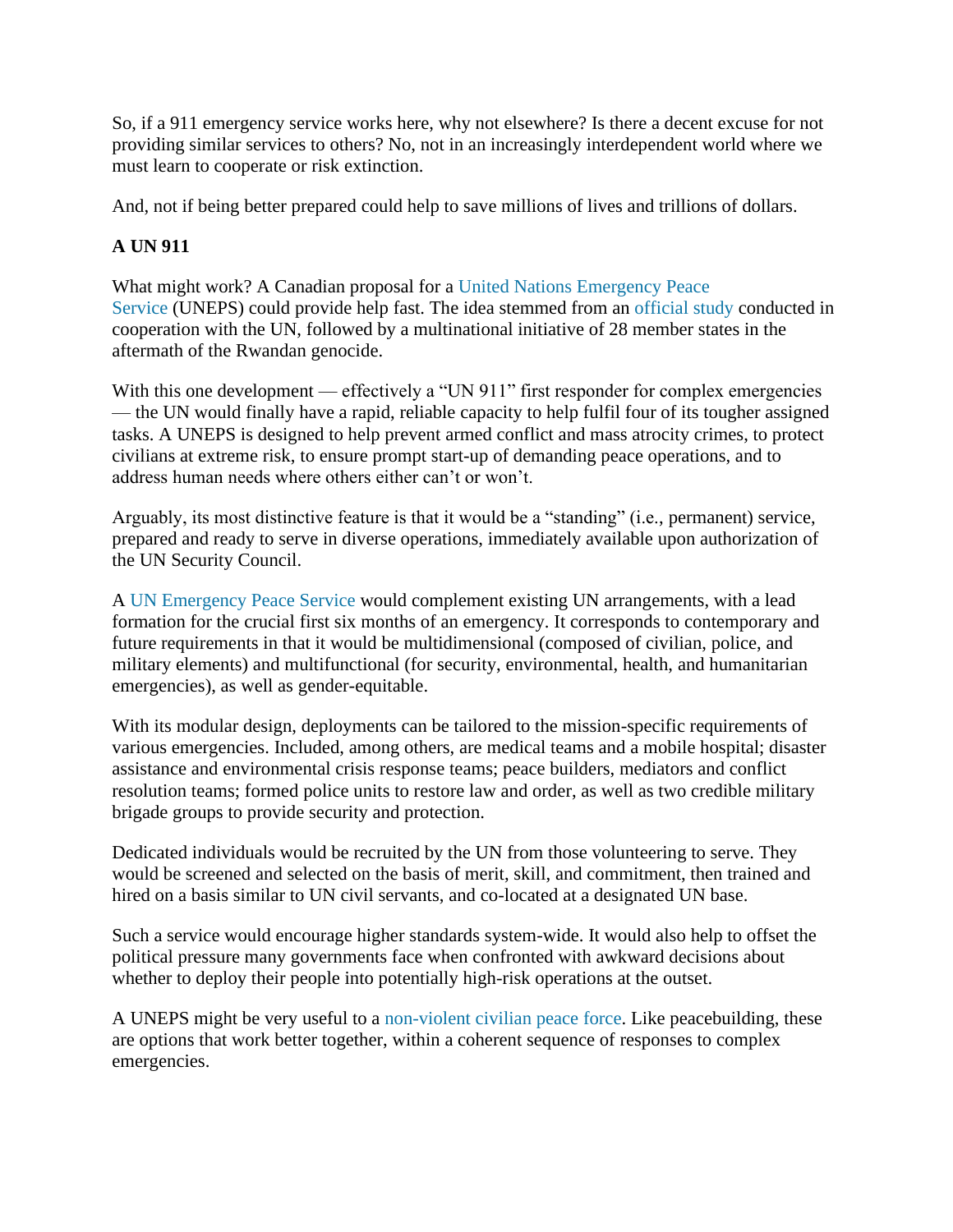Unarmed peacekeeping may work very well in modest conflicts, but not in wicked cases such as Rwanda, Srebrenica, Darfur, Myanmar, Syria, Iraq, Sri Lanka, and Myanmar. In the absence of a credible "UN 911," there is little, if anything, to deter or stop similar crimes and atrocities.

A [global culture of peace and non-violence](https://en.unesco.org/partnerships/partnering/promoting-culture-peace-and-non-violence) remains a priority. Yet there are crucial steps and stages ahead if this process is to work. A UNEPS is a step toward a UN security guarantor one to help alleviate the legitimate security concerns of governments confronted by aggressive neighbors — who will otherwise proceed to arm up, militarize, and keep the "old game" alive.

## **A Plausible Proposition**

In fact, as early as 1961, American officials [acknowledged](https://famguardian.org/Subjects/GunControl/Law/freedom-from-war-state-dept-pub-7277.pdf) that such a UN service would be a prerequisite to a wider disarmament process, two key steps toward freedom from war. Now, another inconvenient truth is that people and the planet cannot afford to have two-thirds of 193 sovereign states competing to prepare for more war. Those resources are urgently needed to address climate change, health and sustainable development.

As well as saving lives, a UNEPS is also to help save costs. In America and elsewhere, costs tend to be assessed against preferred priorities and interests.

Apparently, it's not possible for politicians to say "no" to F-35 fighter jets — a plane with lingering problems and the most expensive weapons program ever, [expected](https://www.nytimes.com/2019/08/21/magazine/f35-joint-strike-fighter-program.html) to cost taxpayers more than \$1 trillion over its lifespan. Despite a UN Treaty on the Prohibition of Nuclear Weapons, the Congressional Budget Office [estimates](https://www.defensenews.com/space/2019/01/24/heres-how-many-billions-the-us-will-spend-on-nuclear-weapons-over-the-next-decade/) the Pentagon's plans for modernizing and maintaining the nuclear arsenal will cost \$494 billion over the next decade, an average of almost \$50 billion per year.

Yet security in the future, if there is to be one, will depend on a capacity to help with shared global challenges, not systems that jeopardize survival, cost outrageously, and pose threats that undermine the wider cooperation required.

Creating a UN Emergency Peace Service is likely to entail \$3 billion in start-up costs, and an annual recurring cost of \$1.5 billion, shared proportionally among 194 member states. Yet this service should help to prevent the escalation of volatile conflicts; deter groups from violence; and cut the size, length, and frequency of UN operations.

Even with success in just one of those areas, it would provide a substantive return on the investment.

If agreed, the United States' share would be approximately \$840 million for start-up costs — an amount just over 1 percent of the current military budget — and \$420 million for annual recurring costs. Affluent taxpayers could cooperate to cover that cost without any noticeable inconvenience.

Nobody expects such a development will be easy, but it's no longer "mission impossible." Aside from attracting prominent endorsements worldwide, the proposed UNEPS was previously supported by 30 members of the U.S. Congress (in [H-Res 213\)](https://www.congress.gov/bill/110th-congress/house-resolution/213):